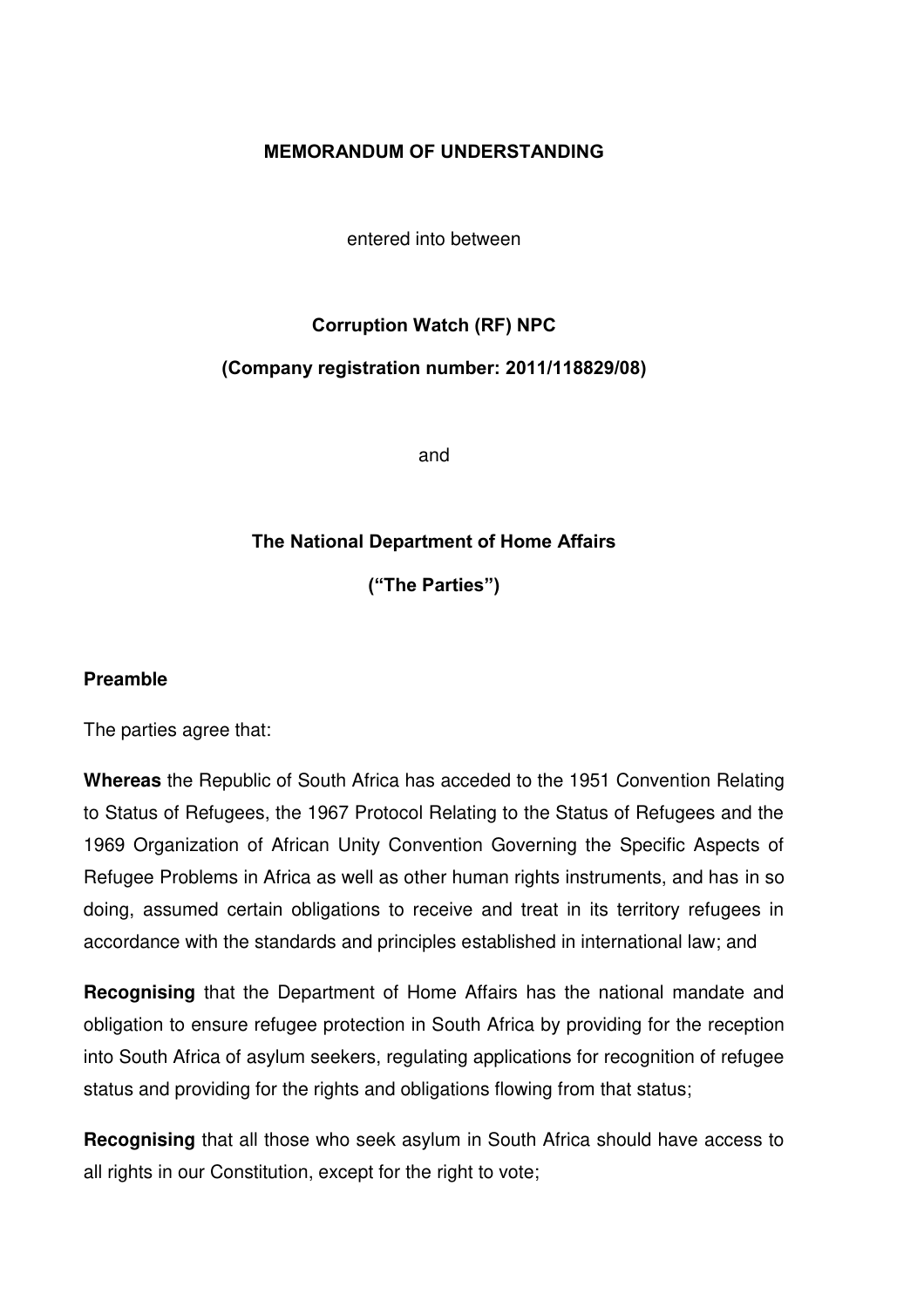**Recognising** that corruption and bribery undermines the rights of displaced persons within our Republic and undermines efforts aimed towards fair, efficient and meaningful processes for the reception of asylum seekers and the regulation of applications for refugee status; and

**Recognising** that corruption and bribery violates the Constitutional rights of all displaced people in the Republic who should without fear, favour or prejudice seek asylum in South Africa and have their claim adjudicated free of charge, in accordance with the highest standards of transparency in public administration;

**Recognising** that although various state established mechanisms exist for the processing of reports of corruption by refugees and asylum seekers, such mechanisms are often not widely known about and are intimidating to those wishing to report corruption, largely because they fear reprisal and prejudice to their applications for asylum. .

**And recognizing** that co-operation and collaboration between the parties is necessary order to address the scourge of corruption affecting asylum seekers and refugees in South Africa, the parties agree in good faith to the commitments recorded below.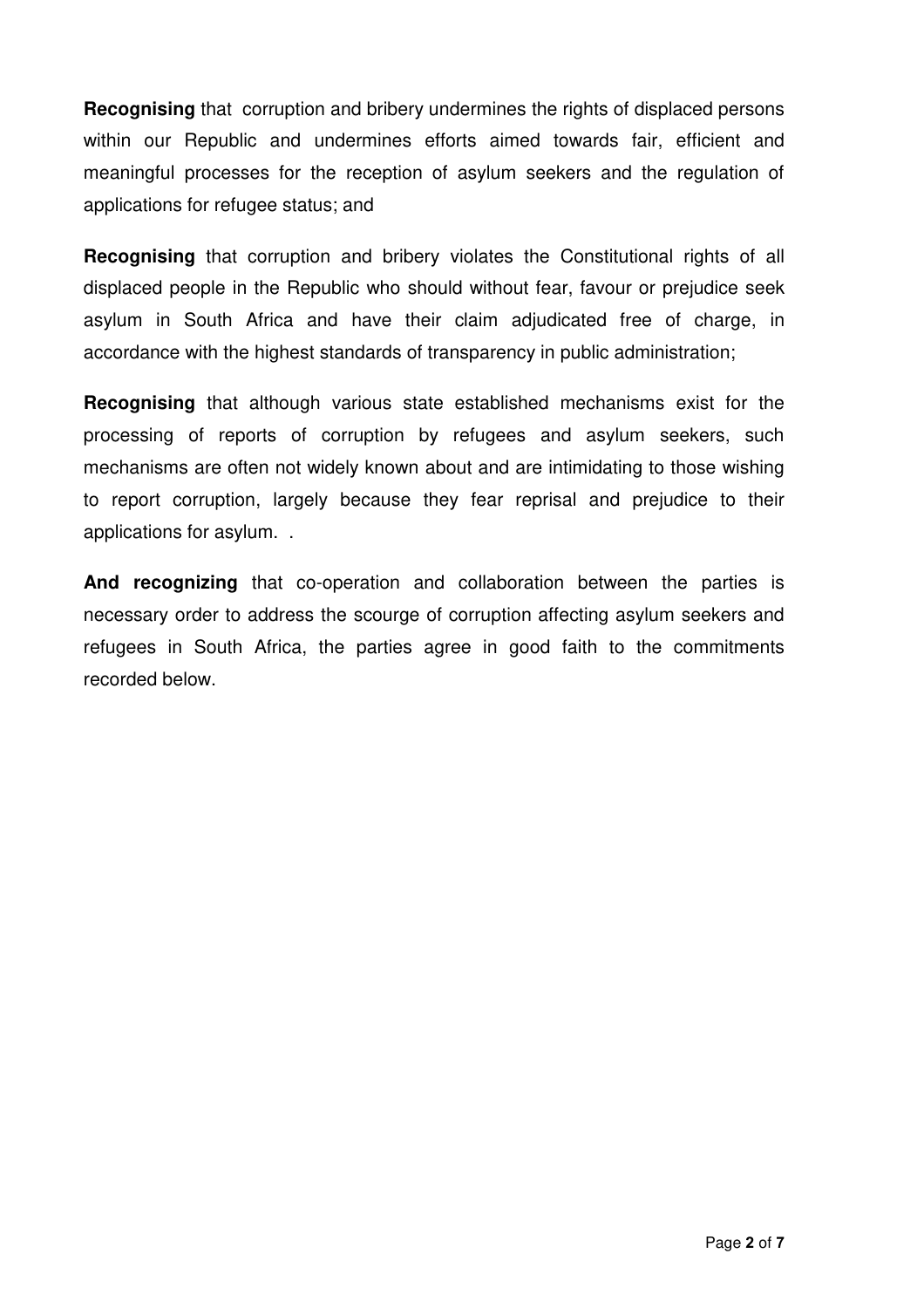## **The Parties**

- 1. Corruption Watch is a non-profit civil society organisation. It is independent, and it has no political or business alignment. Corruption Watch intends to ensure that the custodians of public resources act responsibly to advance the interests of the public. Its ultimate objectives include fighting the rising tide of corruption and the abuse of public funds in South Africa, and promoting transparency and accountability to protect the beneficiaries of public goods and services.
- 2. Corruption Watch has a vision of a corruption free South Africa, one in which educated and informed citizens are able to recognise and report corruption without fear, in which incidents of corruption and maladministration are addressed without favour or prejudice and importantly where public and private individuals are held accountable for the abuse of public power and resources.
- 3. The Department of Home Affairs is a national department within the executive branch of the South African government. The Department of Home Affairs controls, regulates and facilitates immigration and the movement of persons through ports of entry and the adjudication of asylum claims. It is also the custodian of the National Population Register which includes the recording and issuing of birth, marriage/civil partnership and death certificates. It provides a range of other civic services such as the issuing of identity certificates and passports.

#### **Commitments**

4. In light of the Preamble to this memorandum, specifically in reference to the fear which refugees and asylum seekers have in relation to reporting corruption via state established reporting mechanisms, and in light of Corruption Watch's experience in receiving, handling and investigating reports of corruption from refugees and asylum seekers, it is evident that Corruption Watch in collaboration with partners working in this sector are perfectly positioned to receive and process any reports of corruption and wishes to share such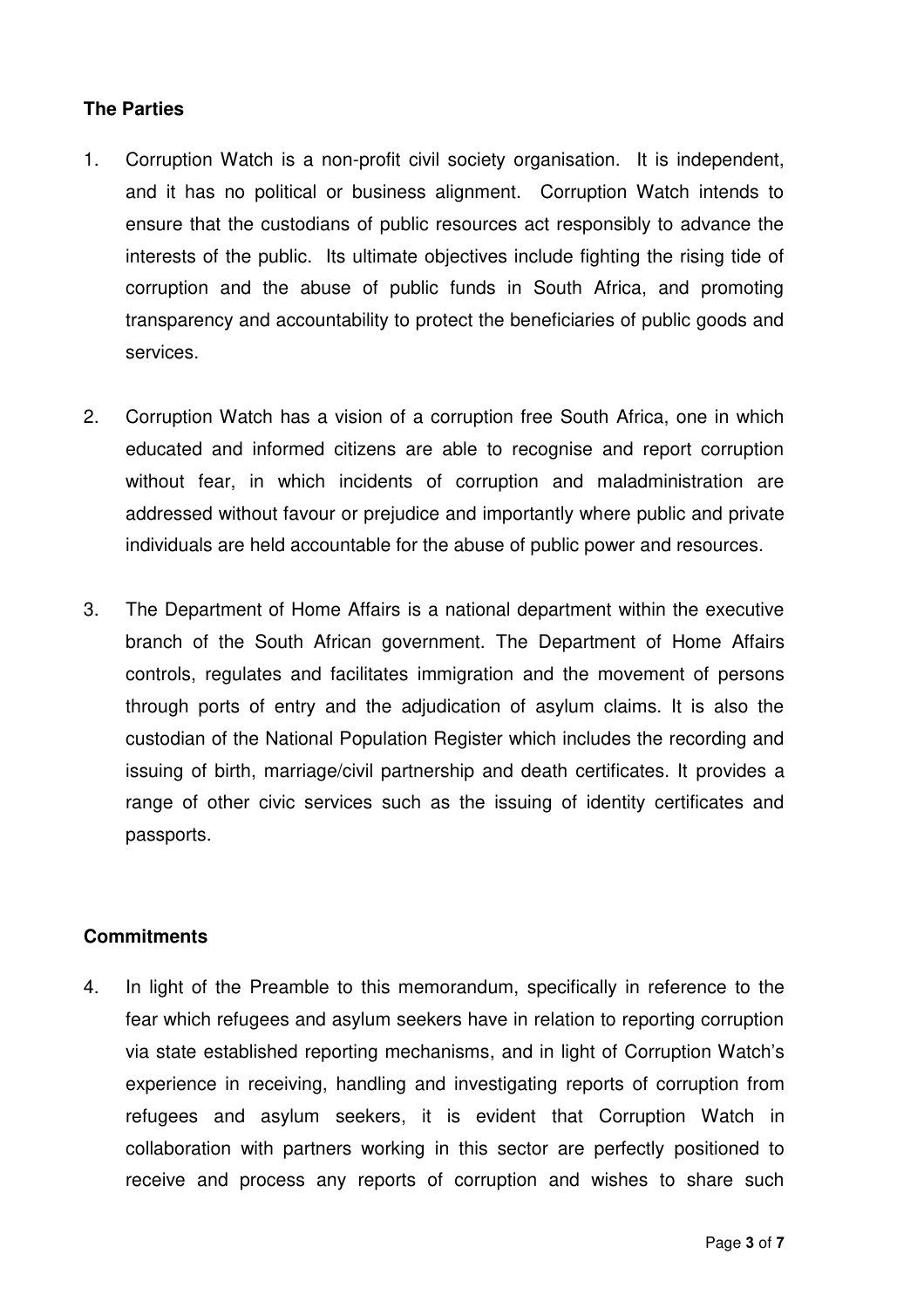information with the Department of Home Affairs so as to ensure meaningful solutions to corruption in this sector. Corruption Watch therefore agrees to:

- 4.1. Provide the Department of Home Affairs with anonymised reports which contain detailed information on the involvement of departmental officials in corruption affecting refugees and asylum seekers as well as trends and statistics relating to the perpetration of corruption in this sector;
- 4.2. Co-operate with the Department in the resolution of these complaints, including maintaining confidentiality in respect of Departmental procedures and steps taken to address those complaints;
- 4.3. Publicly acknowledge the Department as a partner in the resolution complaints and more broadly as a partner in the fight against corrupt activity.
- 5. In light of the Preamble to this memorandum and in furtherance of anticorruption efforts aimed at ensuring just and fair administrative practices for the advancement of refugee protection and the proper enforcement of refugee laws and obligations which South Africa has committed to, the Department of Home Affairs agrees to:
	- 5.1. Co-operate with Corruption Watch in the establishment of a complaints handling procedure in order to advance the resolution of complaints made to Corruption Watch and advance the anti-corruption goals and targets set by the Department. In this regard the Department of Home Affairs will:
		- 5.1.1. Establish an internal process for the receipt of complaints from Corruption Watch;
		- 5.1.2. Allocate individual/s to be contact persons between the itself and Corruption Watch;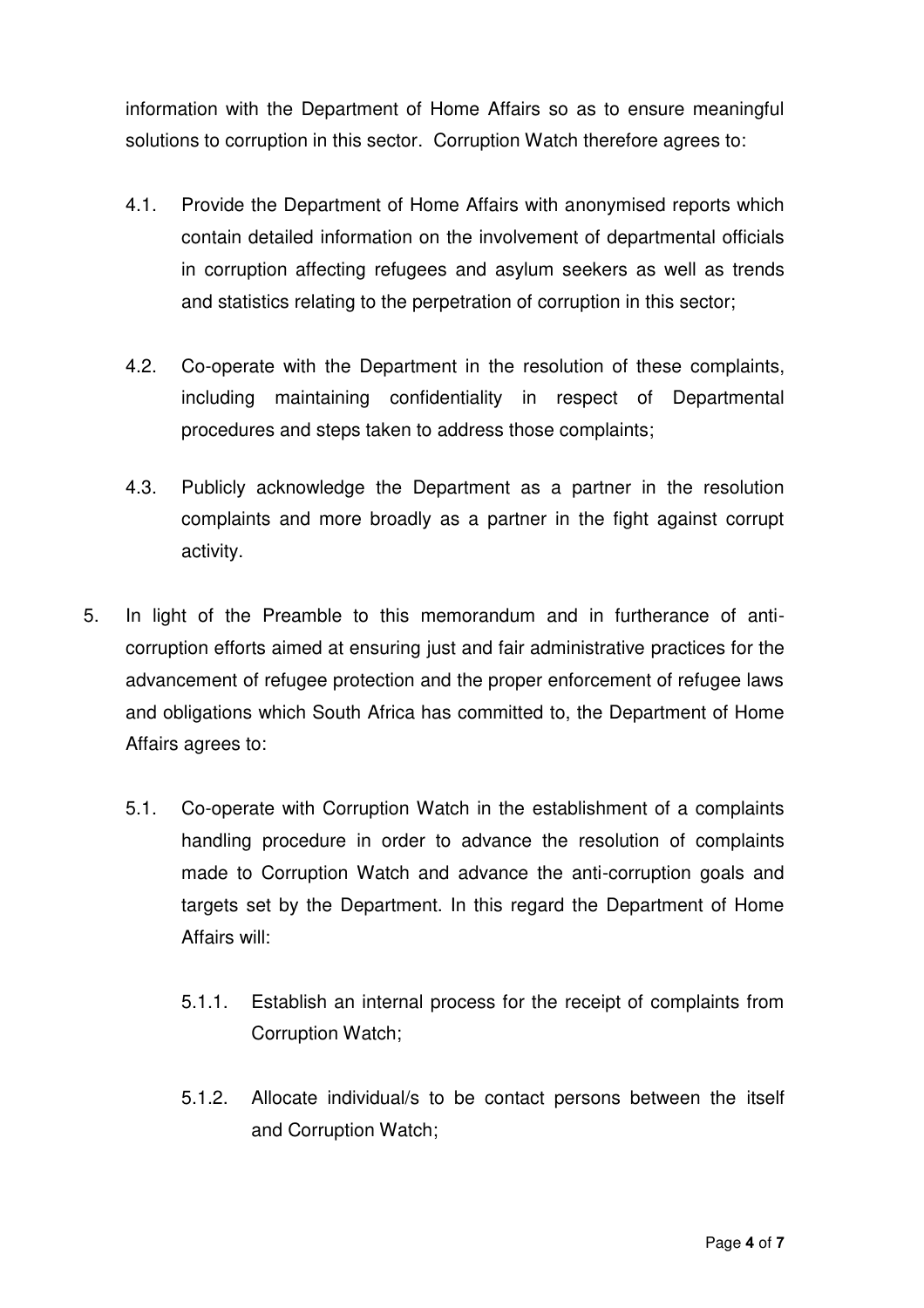- 5.1.3. Take all reasonable steps within its power and mandate to resolve the complaints;
- 5.1.4. Provide feedback to Corruption Watch on a quarterly basis on the resolution of such complaints, including any disciplinary and other sanctions, and targeted approaches to particular forms of corruption which feedback can be provided at quarterly meetings or via email;
- 5.1.5. Commit to engaging with Corruption Watch on particular trends and data which emerge from reports and the outcome of any investigations done by Corruption Watch;
- 5.1.6. Publicly acknowledge Corruption Watch's role in the resolution of complaints and more broadly as a partner in the fight against corruption in this sector.

## **Commencement and Duration**

6. This agreement commences on the date of signature of this agreement and shall continue in full force and effect until an end date determined by the parties, unless terminated earlier in accordance with the provisions of this MOU.

## **Termination**

- 7. Either party may terminate this understanding on mutually agreeable terms, on one month's notice to the other party.
- 8. Either party may also terminate this understanding in the event of serious breach of the provisions of this memorandum of understanding or in the event that either party engages in unethical or corrupt conduct.
- 9. Nothing in this agreement or the main agreement shall prevent either party from investigating, reporting on or referring corrupt conduct to the relevant authorities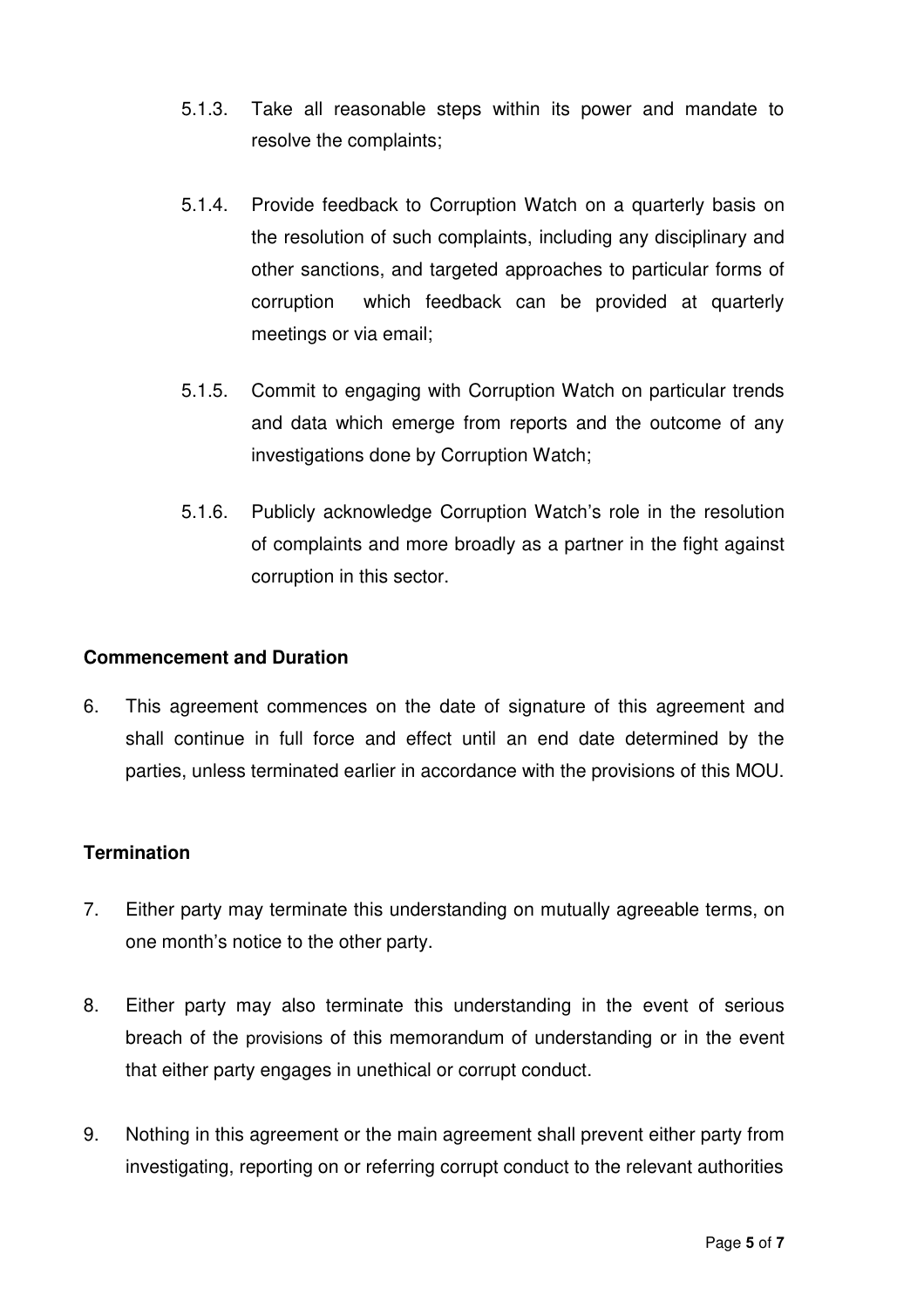## **Variation**

10. This understanding shall only be varied by written agreement between the parties.

### **Dispute resolution**

11. Both parties shall endeavour to resolve any disputes arising from the performance of any undertakings in terms of this agreement in good faith and in furtherance of the objectives of this understanding.

### **Authorisation**

\_\_\_\_\_\_\_\_\_\_\_\_\_\_\_\_\_\_

\_\_\_\_\_\_\_\_\_\_\_\_\_\_\_\_\_\_\_\_\_\_\_\_\_\_\_\_\_\_

- 12. \_\_\_\_\_\_\_\_\_\_\_\_\_\_\_\_\_\_\_\_\_\_\_\_ is authorised by the Department of Home Affairs to enter into this agreement and warrants that he is duly authorised to do so.
- 13. \_\_\_\_\_\_\_\_\_\_\_\_\_\_\_\_\_\_\_\_\_\_\_\_\_ is authorised by the Department of Home Affairs to enter into this agreement and warrants that he is duly authorised to do so.

Signed on behalf of the Department of Home Affairs on \_\_\_\_\_\_\_\_\_\_\_\_\_\_\_\_\_\_\_\_ 2016 at